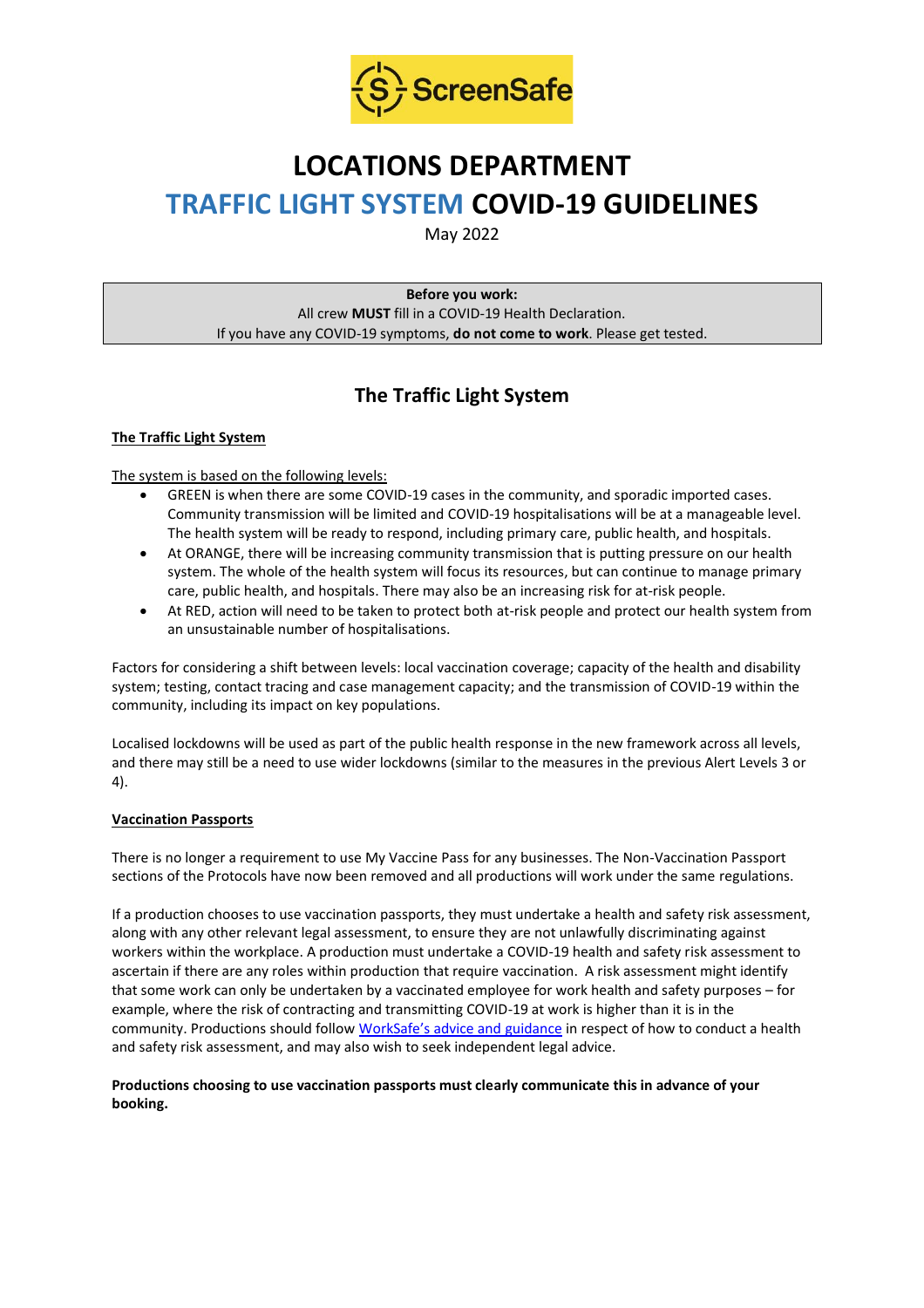|                                         | <b>RED</b>                                       | <b>ORANGE</b>                                    | <b>GREEN</b>               |
|-----------------------------------------|--------------------------------------------------|--------------------------------------------------|----------------------------|
| Expected                                | All scale productions,                           | All scale productions,                           | No restrictions on         |
| productions                             | provided they can work                           | provided they can work                           | production.                |
|                                         | with minimum 1m physical                         | with a recommended 1m                            |                            |
|                                         | distancing requirements                          | physical distancing                              |                            |
|                                         | and strict guidelines in                         | requirement and                                  |                            |
|                                         | regards to Close Proximity                       | appropriate guidelines in                        |                            |
|                                         | work.                                            | regards to Close Proximity                       |                            |
|                                         |                                                  | work.                                            |                            |
| Crew                                    | Crew to work from home                           | Production should facilitate                     | No restrictions.           |
|                                         | where possible.                                  | crew working from home if                        |                            |
|                                         |                                                  | appropriate.                                     |                            |
|                                         | Day players, casuals and                         |                                                  |                            |
|                                         | extras need stringent                            |                                                  |                            |
| Physical                                | screening.<br>Minimum 1m                         | Recommended 1m                                   | No restrictions.           |
| Distancing                              |                                                  |                                                  |                            |
| Personal                                | Face coverings are strongly                      | Face coverings are strongly                      | PPE must be available for  |
| Protective                              | recommended.                                     | recommended.                                     | those who wish to (or who  |
| Equipment                               |                                                  |                                                  | are requested to) use it.  |
|                                         | Face coverings mandatory                         | Face coverings are                               |                            |
|                                         | on flights, public transport,                    | mandatory on flights,                            | Face coverings are         |
|                                         | taxis, retail, public venues,                    | public transport, taxis,                         | mandatory on flights.      |
|                                         | recommended whenever                             | retail and public venues.                        |                            |
|                                         | leaving the house.                               |                                                  |                            |
| <b>Close Proximity</b>                  | Close Proximity work can                         | Close Proximity work can                         | No restrictions.           |
| <b>Work</b>                             | be undertaken with strict                        | be undertaken with                               |                            |
|                                         | PPE & hygiene measures in                        | appropriate and agreed                           | Vigorous hygiene standards |
| Make Up<br>$\qquad \qquad \blacksquare$ | place.                                           | PPE & hygiene measures in                        | to be maintained.          |
| Costume                                 |                                                  | place.                                           |                            |
| <b>Stunts</b>                           | Please refer to the Close                        |                                                  | Crew may be asked to wear  |
| <b>Close Actor</b>                      | Proximity guidelines.                            | Please refer to the Close                        | PPE.                       |
| Interaction                             |                                                  | Proximity guidelines.                            |                            |
| Surveillance                            | Surveillance testing is                          | Surveillance testing should                      | Some productions may       |
| <b>Testing</b>                          | highly recommended.                              | be considered.                                   | wish to utilise regular    |
|                                         |                                                  |                                                  | surveillance testing.      |
| Food / Catering                         | Contactless service only.                        | Contactless service is                           | General food hygiene       |
|                                         |                                                  | recommended.                                     | standards are adhered to.  |
|                                         | Unit/Craft Services should                       |                                                  |                            |
|                                         | be "café-style". Or                              | Unit/Craft Services should                       | Hand washing, sanitiser    |
|                                         | individual snack packages<br>can be prepared and | be "café-style". Or<br>individual snack packages | stations available in all  |
|                                         | handed out.                                      | can be prepared and                              | eating areas.              |
|                                         |                                                  | handed out.                                      |                            |

# **QUICK GUIDE TO THE TRAFFIC LIGHT LEVELS**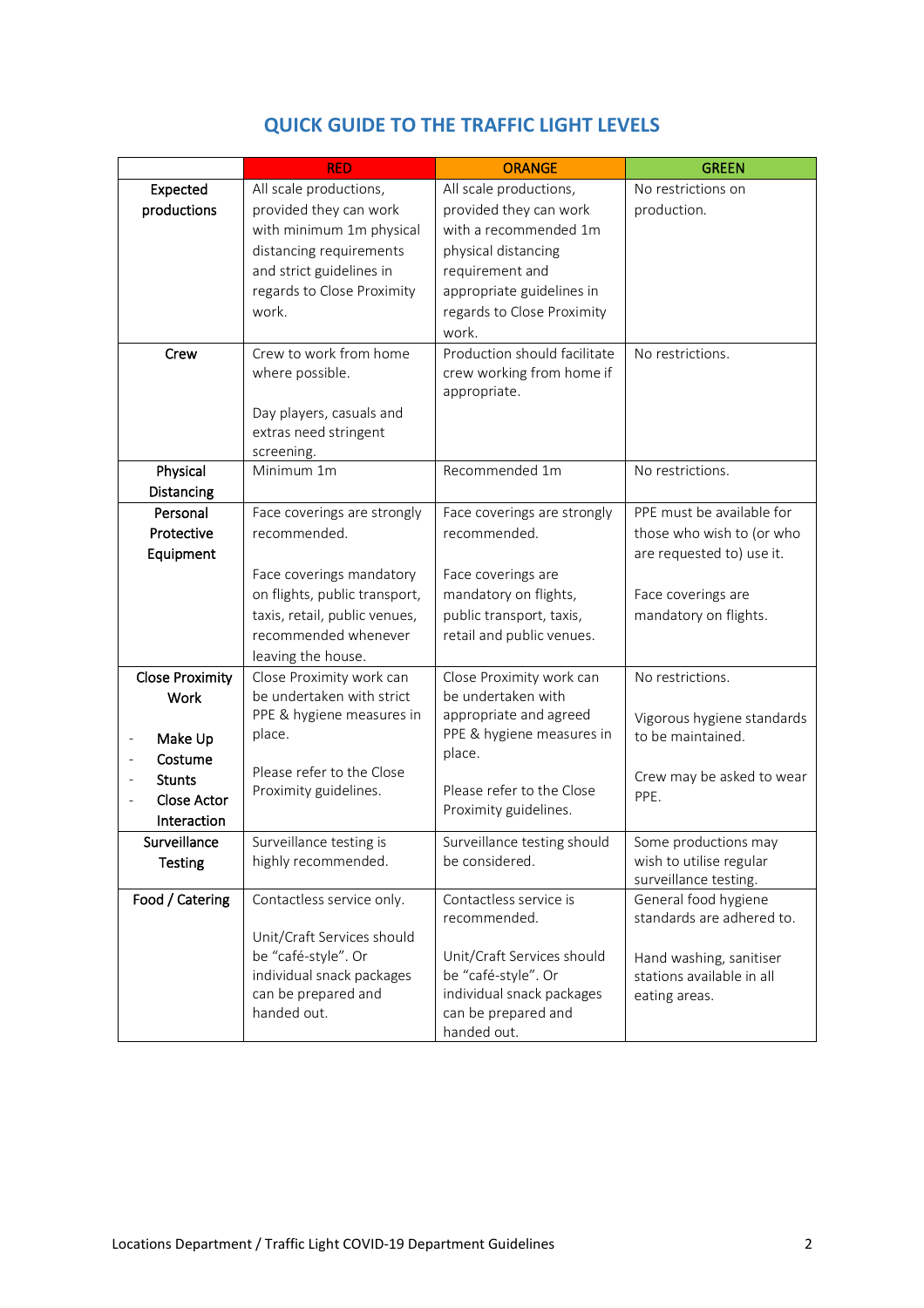# **DEPARTMENT SPECIFIC GUIDANCE – LOCATIONS DEPARTMENT**

**Lighting crew must be aware of and trained to work under the specific Traffic Light settings prior to commencing work, including the correct use of PPE and physical distancing requirements.**

**The below is a guide only and should be applied appropriate to the relevant regional Traffic Light Setting. The higher the Traffic Light level, the stricter adherence. Please consult with your H&S officer if you have any questions or concerns.**

#### **Introduction to Department undertakings:**

- Pre-Production tasks remote
- Pre-Production tasks on site / in production office
- Scouting and file pulls remote
- Management and coordination of access to a location or studio
- Negotiating and contracting with location owner
- Liaison with location owner and other departments in regard to prep/wrap requirements for a location
- Consultation and permitting with local councils, DOC, traffic management companies, etc.
- Booking and management of location equipment and crew

#### **Department Bubbles:**

- Off Set Location bubble (remote preparation)
- Off Set Location bubble (in production office preparation)
- Off Set Scouting bubble (remote preparation / contact with location owners)
- On Set Location Department bubble (Unit/Tech base only)
- On Set Location Department bubble (Unit/Tech base AND on Set)
- On Set Department HOD/Department Liaison bubble

#### **Contact Tracing:**

- Productions are encouraged to have contact tracing of some sort in place to prevent a wider production outbreak, but it is no longer a Government requirement.
- All crew or approved site visitors must sign a COVID-19 Declaration before starting work or visiting a work site
- If using vaccination passports, production to ensure anyone entering a controlled worksite has a valid and current vaccination passport.
- All entry and exit points should be controlled and monitored.
- All workers should keep a log of non-worksite locations (i.e. stores, etc.) and interactions (meeting suppliers, location owners, etc.) they have during working hours.
- All workers are recommended to keep note of their interactions outside of work hours (whilst on a iob).

#### **Personal Hygiene Requirements and Measures**

- Any worker who feels unwell must not come to work, if unwell at work they must go home.
- If a worker displays any of the symptoms of COVID-19, please call Healthline immediately (0800 358 5453) or your doctor. Production and the Health & Safety Departments must also be notified. And all close contact workers to be identified.
- If a person or persons are confirmed or probable cases of COVID-19, site closure(s) should be considered. This decision should be made on the advice of a public health officials based on information on the extent of the exposure.
- Please wash/sanitise your hands upon arrival at a work site.
- A strict personal hygiene & hand washing/sanitising regime must be observed in line with the ScreenSafe and Ministry of Health guidelines.
- Personal work stations to be cleaned/sanitised each day.
- In accordance with Ministry of Health guidelines, PPE (gloves and masks) should be available.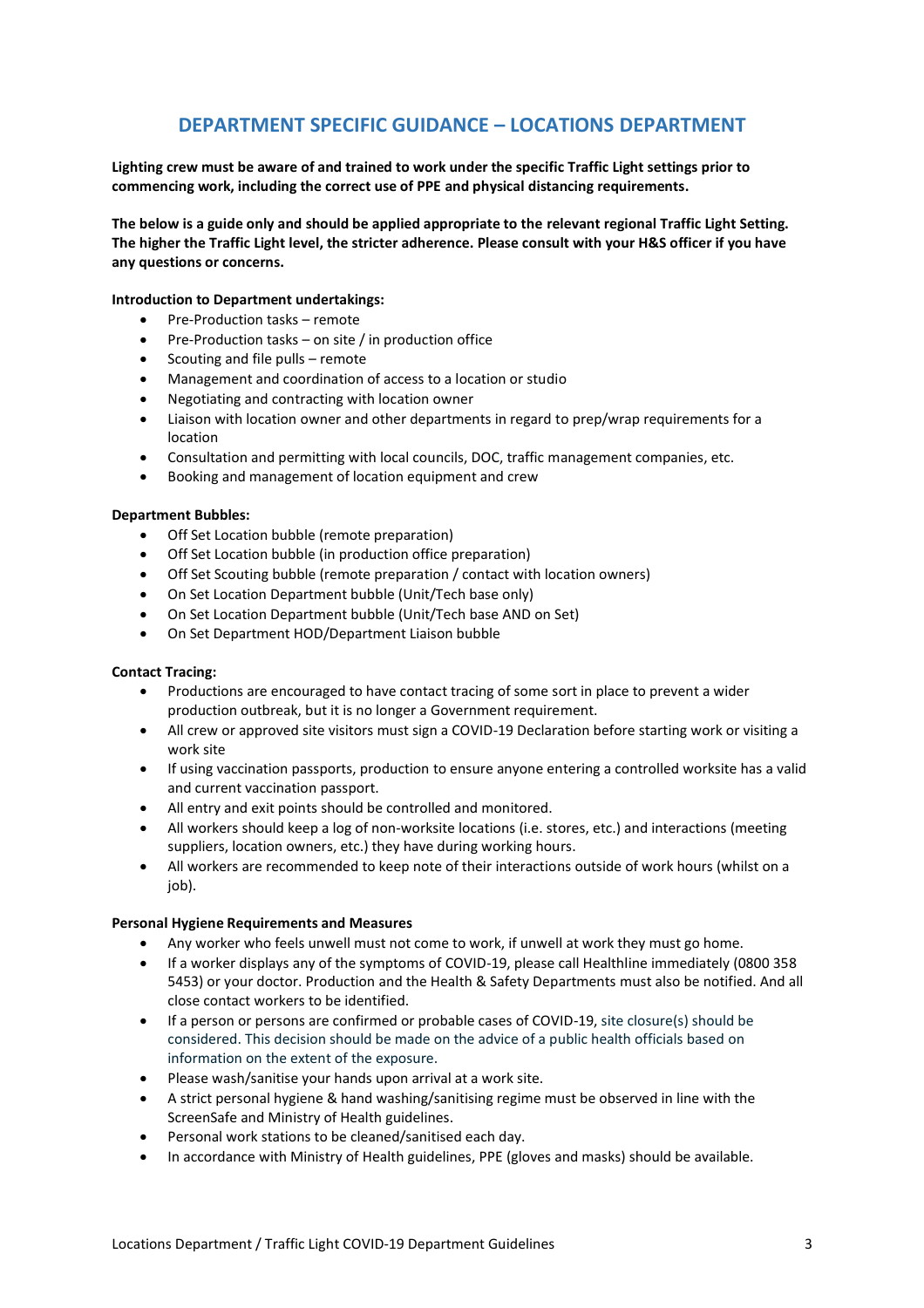- Within all Traffic Light Settings, face coverings are strongly recommended. And it would be expected that most productions will require them as part of their H&S plan.
- If you choose to wear PPE, the type is up to you and should be based on the level of risk for your business or service, the working proximity, the physical work area, and the length of time people are together.
- Work should only be completed within one metre if it can't otherwise be achieved. The time spent in Close Proximity needs to be kept to a minimum.

#### **Work Space Hygiene**

**On and off set**

- Hand sanitising stations and PPE (gloves, masks) should be readily available at production office/location and outside of communal facilities (ie. Portaloos).
- Equipment cleaning products should be readily available at production office/location.
- Consider workspace layout, avoid face to face desks, and space desks 1 metre apart where possible. Engineered barriers may be necessary where this separation is not practicable.
- Laptop/screen/equipment cleaning products should be readily available in the office.
- Equipment to be used only by one person as much as possible (i.e. laptops, printers, scanners, stationery, etc.).
- Regular aeration of office/location, open windows when possible. Avoid recycling air.
- Air conditioning should be run on fresh air setting, not on recirculate.
- Sanitise surfaces & mop floors at the end of each day where required.
- No visitors to site. Only workers involved in the project to enter any locations or work sites.

#### **Studios and Larger Work Sites**

- If in a studio or other large working facility, discuss the need for bubble/work-zone separation within the worksite, and the possibility of separate entry/exit points for departments. Please discuss with studio owner, facilities manager and/or H&S Officer.
- Make sure each allocated work-zone has enough room to adhere to physical distancing guidelines.
- No visitors to site. Only workers involved in the project to enter any locations or work sites. Appropriate security measures to be put into place.
- Designate a specific delivery spot for each site. Unless impracticable, all deliveries should be to the gate/main door of the site only.

#### **Kitchen & Catering**

- Stagger lunch where possible and apply physical distancing measures.
- Depending on the current level, consider no open snacks, fruit or shared food.
- Consider lunch box style lunches to be prepared, or where appropriate, subsidy for workers who are required to bring own lunch.
- All communal cutlery & crockery must be sterilised in dishwasher. Compostable cutlery & crockery to be used if sterilisation is not possible.
- Communal kitchen items to be sanitised before & after use.

# **Toilets, Showers & Drying Rooms**

- Physical distancing rules also apply to the use of shared facilities, including toilets, shower and drying rooms.
- Sanitising stations on location available outside of communal facilities (i.e. portaloos).
- If numbers require then add additional toilet facilities, i.e. portaloos
- Hygiene posters and signage should be clearly visible in shared spaces like kitchens, toilets, entrances and exits, etc.

#### **Interaction with Other Departments, Suppliers, Cast & Extras Meetings**

- Location / inter-departmental meetings to be remote or on digital platforms as far as practicable. Or hold meetings in open areas wherever possible.
- Interactions with other crew, cast and public must be as per physical distancing protocols.
- As far as practicable, a paperless production should be the goal. I.e. no handing out of physical paperwork unless essential.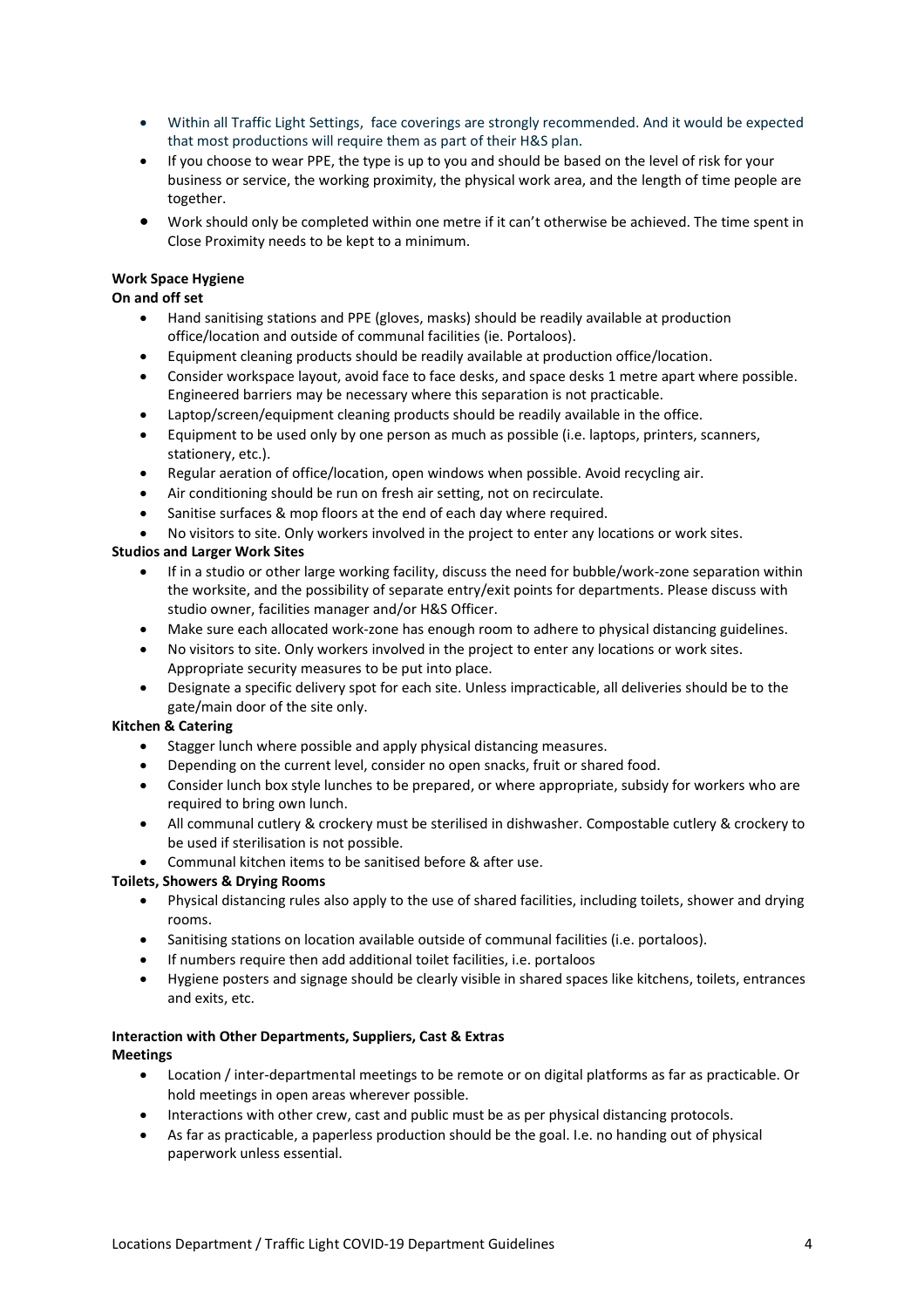- Where practicable, the Location Department to have a nominated inter-departmental liaison worker to limit contact between departmental bubbles.
- All Locations Crew to keep a daily log of their interactions with external vendors/suppliers/location contacts.
- All departmental signatures for Health and Safety or Site Registers to be collected digitally. Or if not possible, to be noted down by a designated worker.
- PPE should be available for essential inter-departmental meetings.
- Reduce physical interaction with other departments as far as reasonably practicable.
- Interactions with other crew, cast and public must be as per physical distancing protocols.

#### **Travel**

- Ride-sharing is not recommended unless you are already in a small and regular work bubble and if physical distancing is maintained. Use of a face covering is strongly recommended.
- Crew who travel together should always be part of the same work bubble.
- No recycling air, clean air fan inlet only, open windows where possible.
- Shared vehicles should not be used outside work.

#### **Set Protocol**

- Sets should be treated as closed sets, with essential crew on set only.
- To avoid on-set congestions, liaise with  $1<sup>st</sup>$  AD for appropriate times to make adjustments.
- Lighting setups that require less interaction with the On-Set Shooting Bubble should be considered.
- Allow other departments time and space to complete their work.
- In the more restrictive Traffic Light levels you may need to create a zone around the camera with only one person within the zone at a time. I.e. DOP/Operator should step away from camera when adjustments needed by 1st/2nd AC or Grip/Sound (though preferably just a 1st AC would be making adjustments)
- For enclosed shooting sets, please ensure regular aeration, open windows when possible. It is recommend that crew are allowed time during the day to get fresh air.

#### **Equipment**

- Distribution of communal equipment (i.e. radios) and/or paperwork to be done via a separate distribution desk on location, with sanitising equipment available prior to pick up.
- Drop off or replacement of radios to be in a separate designated area isolated from clean radios. This equipment must be cleaned before reuse and distribution.
- Location equipment (cones, mats, etc.) to be cleaned/sanitised after each use (or return vendor for replacement). Ensure that only a limited and approved number of location crew handle location equipment.

#### **Helicopters**

- Please ensure that the helicopter operator has strict COVID-19 guidelines in place, including hygiene/PPE, physical distancing and contact tracing procedures.
- Helicopter crew should also fill in a Crew Self Declaration prior to starting work.
- A 1m physical distancing requirement should be enforced unless crew are already in an established Close Proximity Bubble.
- Face coverings are strongly recommended. And it would be expected that most productions will require them as part of their H&S plan.

#### **Scouting**

*Under COVID-19 you may be the first point of contact for a location owner and it will be important to present a high level of COVID-19 considerations for both people's homes and their workplace. Your presentation will allow them to have confidence that the company coming into their premises is taking more than adequate steps to protect them and the community during this time.*

- Make sure you have completed a COVID-19 declaration and have it available via email (or a photocopy if email is not possible) for when it is requested or required. Most businesses will ask for this.
- Avoiding physical contact with location owners no handshaking, etc.
- Have all appropriate PPE with you, i.e. gloves, masks, plus your own requested/required PPE for specific locations, i.e. high vis & hard hat for construction sites. Check with your location contact as to what may be required.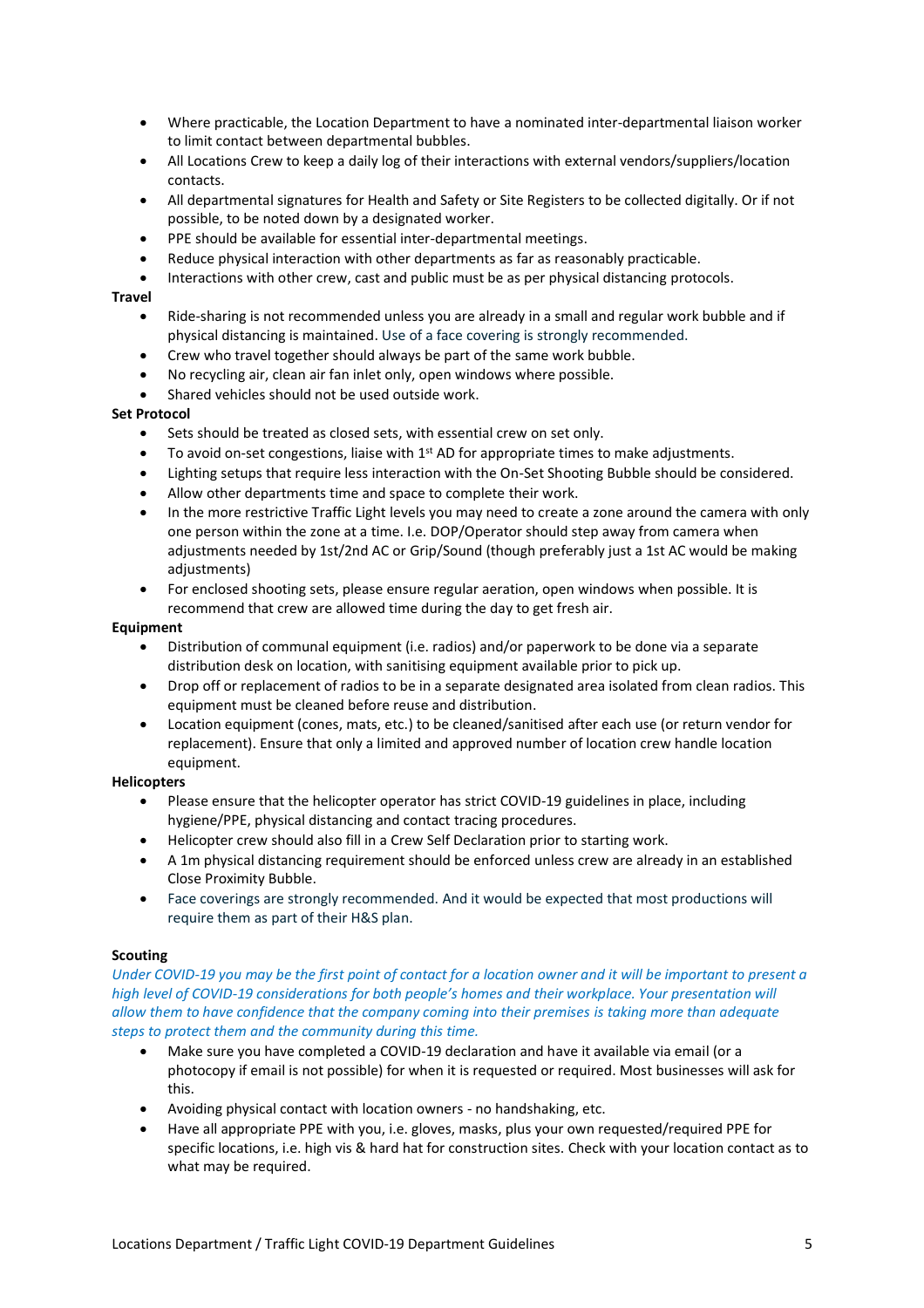- Face coverings are strongly recommended. And it would be expected that most productions will require them as part of their H&S plan.
- Properly dispose of any single use PPE on leaving each location, have a waste bag in your vehicle. All re-usable PPE should be sanitised before returning it to your vehicle with disposable wipes or a spray and disposable cloth.
- Carry adequate supplies of hand sanitiser to be used before entering a location and on exiting a location.
- Be prepared to meet any requirements of a properties COVID-19 Safety Plan, ask your contact what these are for visitors
- At all locations you should maintain 1 meter physical distancing wherever possible.
- Try to refrain from coming into hand contact with any surfaces wherever possible wearing gloves may assist with this. Remember, don't touch your face whilst wearing gloves.
- Minimise the number of persons you meet at any location, i.e. only meet with one person at any household or office.
- Do not come into any contact with the public of less than the recommended 1m physical distancing.
- Remember to sanitise properly before returning to your office or your home. This may need to include washing the clothes you wore.
- Keep a log of all meetings with suppliers, location owners, etc. you have during working hours.
- Be understanding and supportive of those that have reservations, you should not be seen to be convincing them on their decision, but you can be informative. Fully understand the precautions being undertaken by the production company you are scouting for.
- For those require more information on the COVID-19 requirements for our industry can be directed to <https://screensafe.co.nz/covid-19-coronavirus/> and/or you could supply a copy of the productions COVID-19 Safety Plan if available.

#### **Director Scouting & Technical Recces**

- Consider virtual/streamed scouting whenever possible
- All crew must have completed a COVID-19 declaration and have it available via email (or a photocopy if email is not possible) for when it is requested or required. Most businesses will ask for this.
- Ride-sharing is not recommended unless you are already in a small and regular work bubble and if physical distancing is maintained. Use of a face covering is strongly recommended.
- No recycling air, clean air fan inlet only, open windows where possible.
- A passenger log must be kept for shared vehicles.
- Shared vehicles should not be used outside work
- Make sure you have enough PPE and hand sanitiser for all crew you are bringing onto a site.
- Properly dispose of any single use PPE on leaving each location, have a waste bag in your vehicle. All re-usable PPE should be sanitised before returning it to your vehicle with disposable wipes or a spray and disposable cloth.
- At all locations you should maintain 1 meter physical distancing wherever possible.
- Keep a detailed log of where you go, who you meet, crew attending and dates/times.
- Adhere to any other H&S/COVID-19 guidelines as requested by location owner/contact.
- Recces in uncontrolled public spaces will need to adhere to the applicable limit on numbers on site.

#### **Location Filming**

#### *Please liaise with production and H&S departments to facilitate and properly resource the below requirements.* **Contact Tracing**

- Productions are encouraged to have contact tracing of some sort in place to prevent a wider production outbreak, but it is no longer a Government requirement.
- If using vaccination passports, an appropriate system must be in place for verifying all people at the worksite.
- All crew must sign-in when arriving and out when departing the worksite. Ideally this process needs to be contactless so you should consider using electronic systems if practicable.
- Contactless points of entry into site is preferred.
- All entry and exit points should be controlled and monitored by a location or production crew member. Consider designated entry and exit points.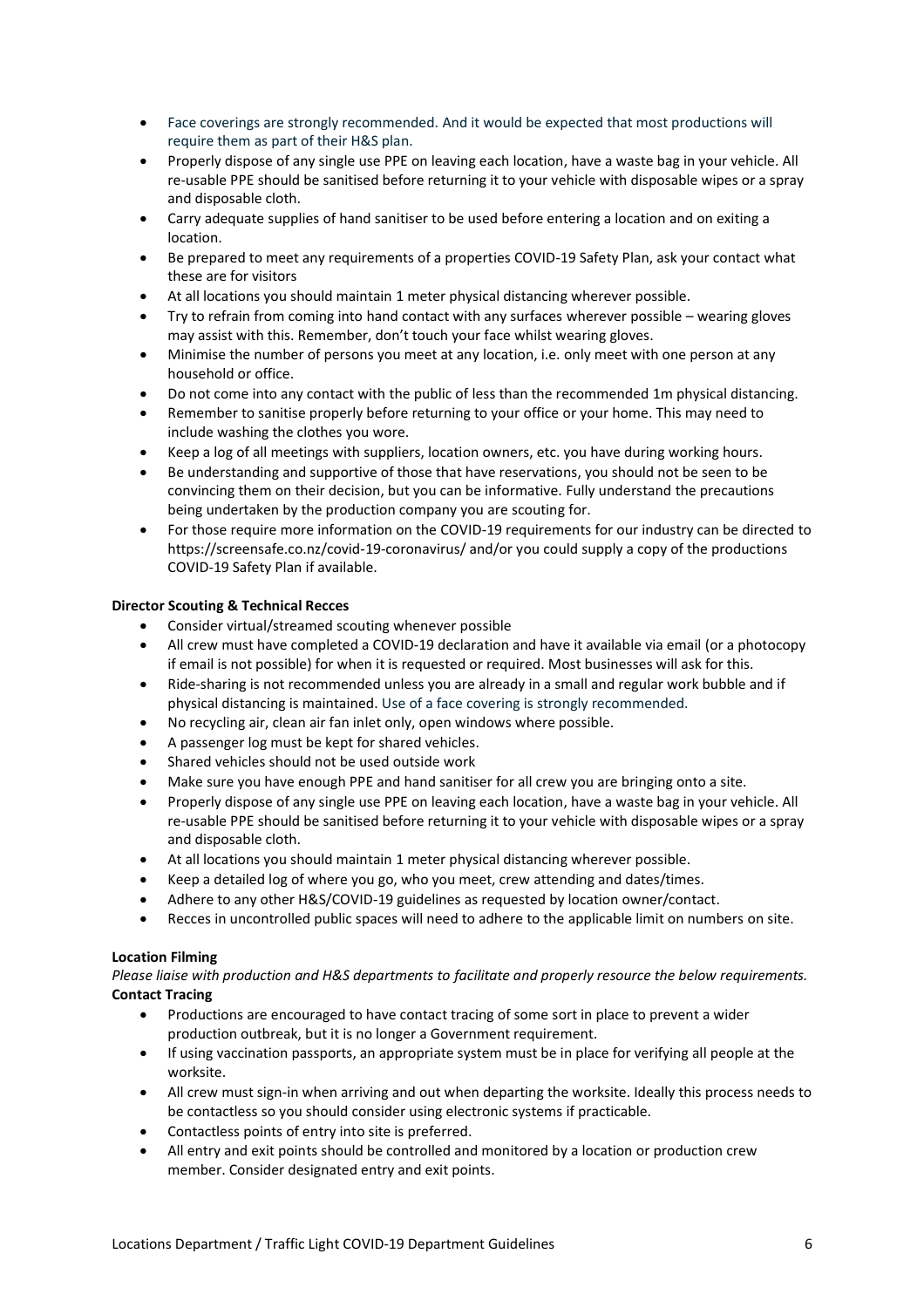- All crew or approved site visitors must sign a COVID-19 Health Declaration before starting work or visiting a work site.
- NO visitors are allowed on site.
- It is recommended that the location owner(s) or occupier(s) are not present during filming and only return after a final clean has been done.

# **Physical Distancing**

- Consider the location in light of physical distancing requirements for on-set and off-set crew.
- Consider staggered calls to manage the flow of crew arriving on set and to avoid congestion.
- Consider council requirements and location impact (i.e. additional parking to avoid communal travel or a crew attempting to physically distance along a berm outside location).
- Consider shuttle vehicles if parking is far away, but bear in mind physical distancing issues around communal travel.
- Allow plenty of space (one metre) between people waiting to enter site.
- Liaise with 1<sup>st</sup> AD and H&S Officer to manager crew numbers on set and maintaining clear entry/exit points. ONLY essential crew on set.
- Sets should be treated as closed sets, with essential crew on set only.
- For enclosed shooting sets, please ensure regular aeration, open windows when possible. It is recommend that crew are allowed time during the day to get fresh air.
- Please consider manpower and physical distancing requirements for work involving heavy lifting and/or possible close contact situations.
- Location workers may need to be in the same "bubble" to allow for temporary close proximity working.

#### **Cleaning & Hygiene**

- Appropriate safety measures are to be taken during Pre-Production to ensure both the crew and the Property Owners have confidence that the correct safety measures are being applied.
- Location department to have access to cleaning/sanitising products for site cleaning as may become necessary during prep/filming/wrap.
- A designated Sterilisation Role may need to be engaged to expedite and manage the cleaning, distribution of PPE, and disposal of contaminated items. This can be an external contractor or another Safety Person, Location Assistant, Unit Assistant, or Production Assistant, provided they are resourced effectively and have appropriate training and an understanding of the acute requirements.
- Hand sanitiser stations must be available around set, including but not limited to: main entry/exit points, unit truck, near/on set and outside toilets/portaloos.
- PPE must be available on site for those who require or wish to use it
- A professional clean will most likely be required prior to prep/filming and upon completion of filming/wrap. If a multiple day location, cleaning is recommended at the end of each day (after the crew has left). Special care should be taken with frequent touch points like door handles, etc.
- Refer to the ScreenSafe COVID-19 page for a list of recommended and specialised cleaners (some location owners may request specific cleaning protocols).

• Multiple portaloos may be required. Additional cleans during the day will also be required.

# **Unit Base Footprint**

- To maintain social distancing, many departments may require additional vehicles, workspace or gear stash on location (i.e. additional make up truck or a larger space for setting up a manned unit table). Please consider these requirements during scouting, recces and permitting.
- Designated cast and extras area will probably be required, with physical distancing observed.
- A separate base for extras may be required to avoid contact with other shooting bubbles.

# **Unit & Catering**

- Crew should not eat on set or in communal areas, only in designated areas where appropriate physical distancing is achievable.
- Water should be available for consumption on set if appropriate to the location and if managed in accordance to physical distancing and hygiene measures.
- To avoid congestion on set, unit crew should not enter set. Crew should go to the unit truck or manned unit table to order and pick up snacks and drinks.
- To ensure social distancing, lunch setups will take up a lot more space. Make sure the location can accommodate this or find an alternative lunch spot nearby.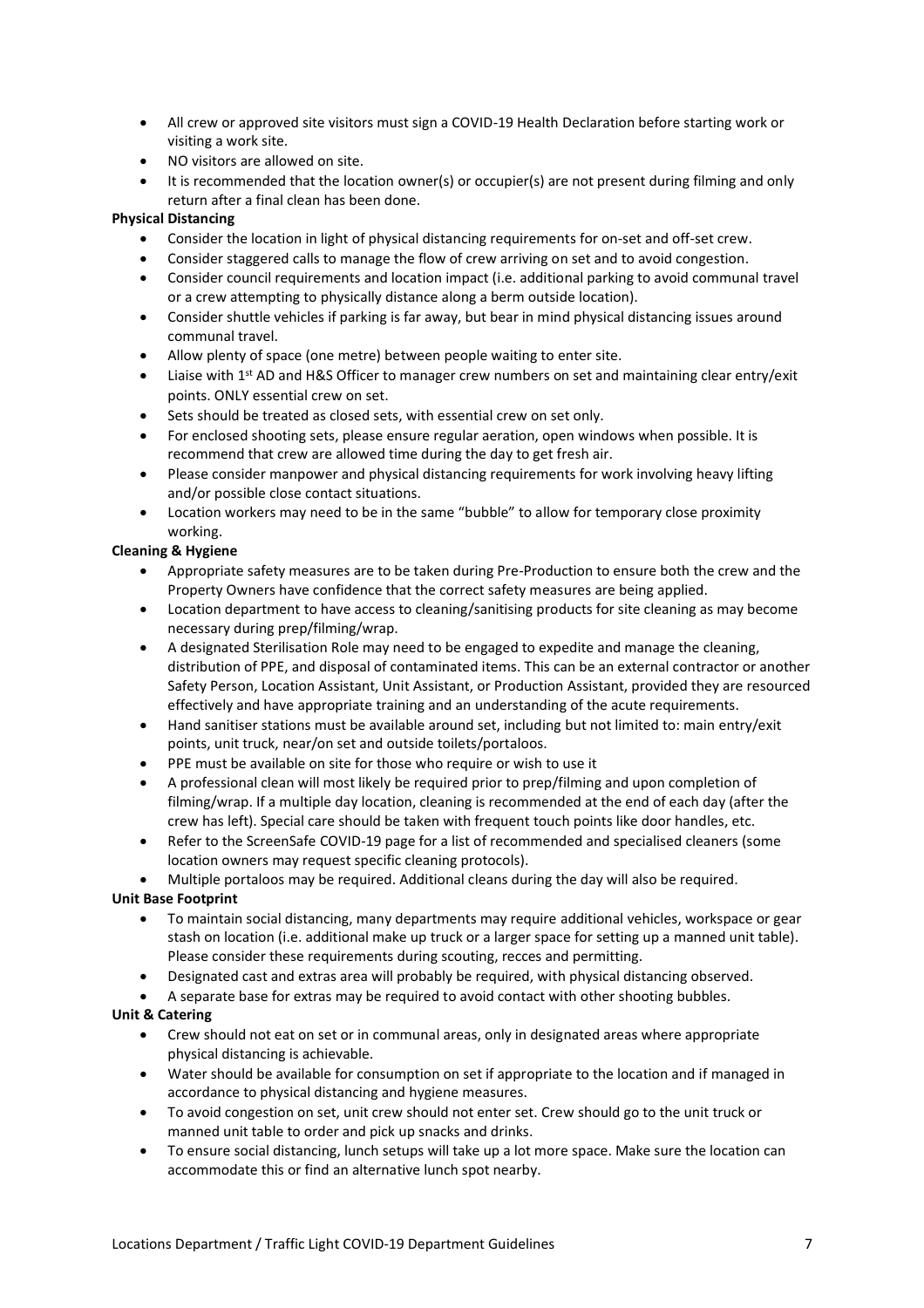• Staggered lunches are recommended to avoid congestion.

# **Public Spaces**

- Most councils will require a comprehensive COVID-19 plan as well as ScreenSafe registration before issuing filming permits.
- Please consult with your local council or film office early on. Permit restrictions may apply. And some locations may not be available at all.
- To accommodate physical distancing, the production footprint may be larger than usual. Please consider this when applying for council permits, etc.
- To avoid communal travel, consider additional parking for non-essential vehicles.
- Physical barriers (cones, fencing, etc.) may be required to keep a strict separation between the public and the working crew (both on and off set).
- All entry and exit points should be controlled and monitored by a location or production crew member. Consider designated entry and exit points.
- Make sure you have appropriate COVID-19 signage for the crew and the public (please refer to ScreenSafe's COVID-19 website).
- Make sure all equipment stashes are kept separated from the public.
- Report any close-contact with the public.
- Councils may audit the health and safety and COVID protocols of a production when they have undertakings on council owned or operated locations.
- Note: ALL productions, even those with 9 or less people, will require a permit when filming on public land.

# **Studio Filming**

- All crew must sign-in when arriving and out when departing the worksite. Ideally this process needs to be contactless so you should consider using electronic systems if practicable.
- Contactless points of entry into site is preferred.
- Where entry systems that require skin contact, e.g. fingerprint scanners or keypads, hand sanitiser must be available.
- All entry and exit points should be controlled and monitored by a security/location/production person.
- Contact tracing systems must be in place, capturing all persons entering the site.
- Require all workers to wash or clean their hands before entering and leaving the site.
- All crew must sign a COVID-19 Health Declaration before starting work.
- No casual visitors to site. Only workers involved in the project to enter any locations or work sites. Appropriate security measures to be put into place.
- Approved visitors must sign a COVID-19 Health Declaration before entering the site
- Approved visitors/vendors must be inducted into the production's COVID-19 Safety Plan.
- If in a studio or other large working facility, discuss the need for bubble/work-zone separation within the worksite (ie. Construction having their own bubble with designated parking/toilets/kitchen, etc.)
- Make sure each allocated work-zone has enough room to adhere to physical distancing guidelines.
- Close proximity tasks gatherings are limited to 10 people.
- Discuss the possibility of separate entry/exit points with studio owner, facilities manager and/or H&S Officer.
- Consider staggered calls to manage the flow of crew arriving on set and to avoid congestion.
- Ensure adequate airflow/ventilation for studio/indoor spaces.
- Air conditioning should be run on fresh air setting, not on recirculate.
- Studio doors to be kept open as much as possible to prevent close proximity traffic through small doors.
- Atmos & ventilation systems to be checked & verified/certified 'safe' before shoots. Also only used when necessary.
- Designate a specific delivery spot for each site. Unless impracticable, all deliveries should be to the gate/main door of the site only.
- Delivery drivers should remain in their vehicles if the load will allow it or must wear gloves or wash/sanitise their hands before unloading goods and materials.
- Landlords/Owners/Councils are required to ensure any potential risks are communicated to the PCBU leasing the location and controls identified to mitigate the risk.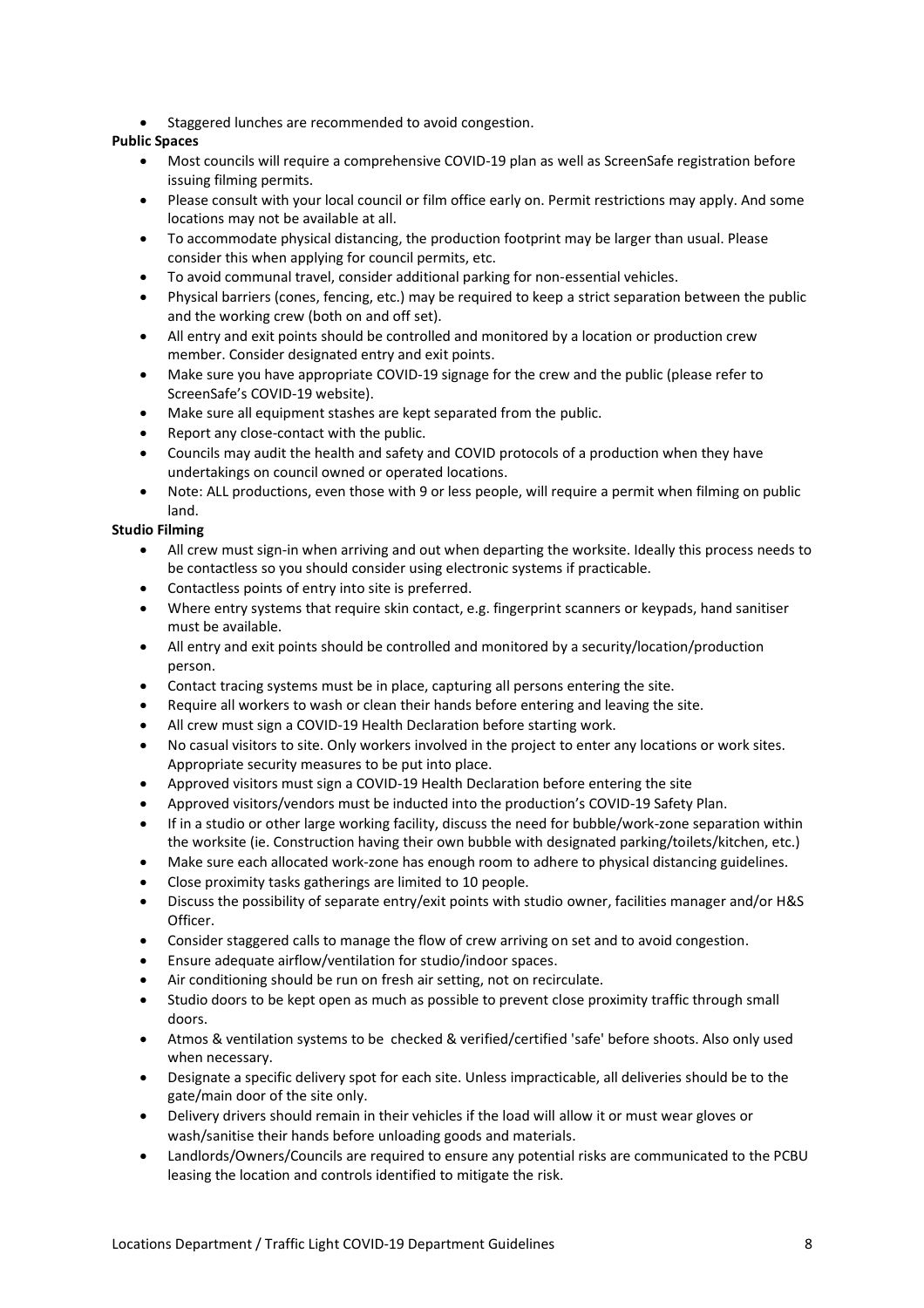- Councils may audit the health and safety protocols of a production when they have undertakings on council owned or operated locations.
- Studio facilities be assessed for health and safety concerns before it is re-occupied; any hazards will be addressed.
- Sound stages should be ventilated regularly by opening large stage doors. HVAC systems can be used, but be mindful of the where the HVAC system is blowing air as this can facilitate the spread of droplets.

#### **Close Proximity Bubbles**

*Close proximity tasks (0-1metre) introduces a higher risk and PCBU's must eliminate or minimize this increased risk by applying the appropriate control measures.* 

- Close contact scenes with less than a metre physical distance (a Close Proximity Environment) must only be done after thorough discussion and mutual agreements with producer, Cast/Agent and other affected departments (H&S, Make Up, etc.).
- *For specific guidance around intimacy scenes (kissing, etc.) please discuss well in advance with your Health & Safety Officer.*
- For some productions longer-term Close Proximity Bubbles might be created to avoid contact with other bubbles (i.e. key Cast, their Make Up Artist, Costume Standby and/or PA/Driver).
- Communication must be clear about who is in the Close Proximity Bubble.
- The Close Proximity Bubble size must be kept to minimum, ideally less than 3. No more than 10 people.
- Time spent in Close Proximity should be limited to the absolute minimum necessary time.
- While in a Close Proximity Bubble, contact with other bubbles should be kept to an absolute minimum. The crew member should also consider the extent and impact this may have on their family and social life.
- Cast's individual comfort levels must be taken into account and there must be no coercion. Consent must be gained for each and every scene of an intimate/close nature. Cast must never be required to perform intimate or close action they are not comfortable with.
- The emphasis is on transparency and communication. Performers will get scripts and information regarding the intimate/close scenes well in advance of rehearsals and shooting. They need to know the level of intimacy/physical action required in detail and the length of time expected to be in close/intimate proximity.
- Cast will be given adequate time to consult privately with their agent prior to agreeing to the scene. Nothing should be last minute.
- Close Environment scene details shall be re-confirmed prior to blocking/filming and Cast and crew comfort levels re-assessed.
- Crew working in a Close Proximity Bubble should wear appropriate PPE if requested or recommended.
- Use of a face covering is strongly recommended.
- If you choose to wear PPE, the type is up to you and should be based on the level of risk for your business or service, the working proximity, the physical work area, and the length of time people are together.
- Work should only be completed within one metre if it can't otherwise be achieved. The time spent in Close Proximity needs to be kept to a minimum. At all other times, a one-meter distance should be maintained.
- *Please familiarise yourself with the Close Proximity and Scene Specific Guidance sections of the ScreenSafe Covid-19 Protocols.*

#### **Scheduling**

- Ensure that the shoot schedule reflects the current Traffic Light setting and the additional time required to facilitate the current physical distancing guidelines. Particularly in regards to Close Proximity Bubble requirements.
- Ensure the shoot schedule reflects fatigue levels and the wellness of crew.
- Consider staggered calls and rolling lunches to maintain appropriate physical distancing.
- Sufficient time must be allocated for a thorough H&S/COVID-19 site induction at the start of the day and at each location.